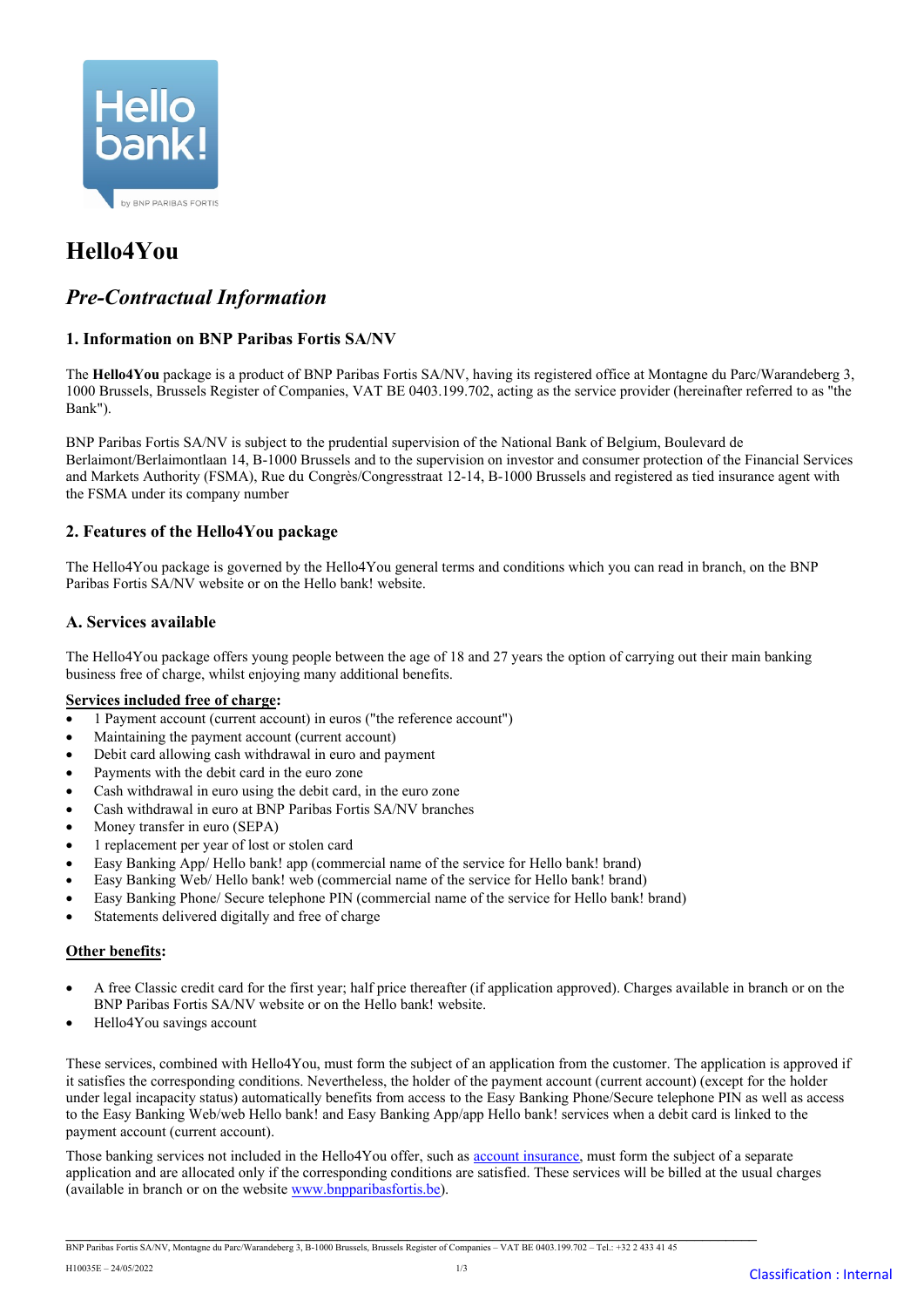# **B. Terms of allocation**

The holder(s) of the Hello4You account must satisfy the following conditions:

- They must be a private individual
- They must be of legal age (minimum age 18 years)
- The maximum Age at the time of opening the account is 27 years and 9 months
- In possession of an electronic identity card delivered by the Belgian administration
- Main residence in Belgium.

The Hello4You reference account must satisfy the following conditions:

- Payment account (current account) in euros for personal use
- Maximum of 2 account holders
- If there are 2 account holders, they agree to give each other power of attorney.
- The account may not be an account described as " bare owner "

# **C. Charges**

Free account.

# **D. Term**

The Hello4You package remains open until the age of 28, unless the agreement is terminated before that, either on the initiative of the account holder(s) or on the initiative of the Bank.

When the account holder(s) reaches (reach) the age of 28, the Hello4You package automatically converts into: a Hello bank! payment account (current account) if the account is domiciled at Hello bank! or to a Comfort Pack if the account is domiciled at a BNP Paribas Fortis branch. The account holder(s) shall be informed of this bank package at least 2 months before the day of his/their 28th birthday, on the understanding that he/they shall have the option, during this period, to opt for a package other than the package offered by the Bank. In the case of joint account holders, the account will be converted when the youngest joint account holder has reached the age of 28.

# **3. Right to cancel – Right to terminate**

## **Right to cancel**

Concerning signing up online for the Hello4You package, you have the right to cancel without penalty and without giving a reason. You may exercise this right during a period of 14 calendar days by sending a registered letter to BNP Paribas Fortis SA/NV, Montagne du Parc/Warandeberg 3, B-1000 Brussels. This period takes effect on the day of the conclusion of the contract or the day of receipt of the contractual terms and pre-contractual information if this day is after the conclusion of the contract. If the right to cancel is not exercised, the Hello4You account will remain open until the age of 27 is reached.

## **Right to terminate**

Without prejudice to the Bank's general terms and conditions, the Hello4You account may be closed at the customer's initiative by simple notification. The customer also automatically loses his entitlement to the Hello4You terms and conditions if the conditions for approval described in point 2 are no longer satisfied.

## **4. Governing law - Competent courts - Miscellaneous**

The relationship between you and the Bank, both prior to the opening of the Hello4You account and after its opening, shall be governed by Belgian law.

Any action concerning the Hello4You agreement and its implementation shall be brought before the court specified in Article 23 of the General Terms and Conditions of BNP Paribas Fortis SA/NV / Hello bank!

. Any communication under and/or concerning the opening of the Hello4You account shall be carried out in the language recorded in the files of the Bank at the time of commencing your relationship with it.

## **5. Period of validity of information**

The Bank may, at any time, change the features, terms and conditions and other characteristics of the Hello4You account set out above. Unless otherwise specified, the information on these features, terms and conditions and other characteristics is therefore only valid on the date on which it is provided.